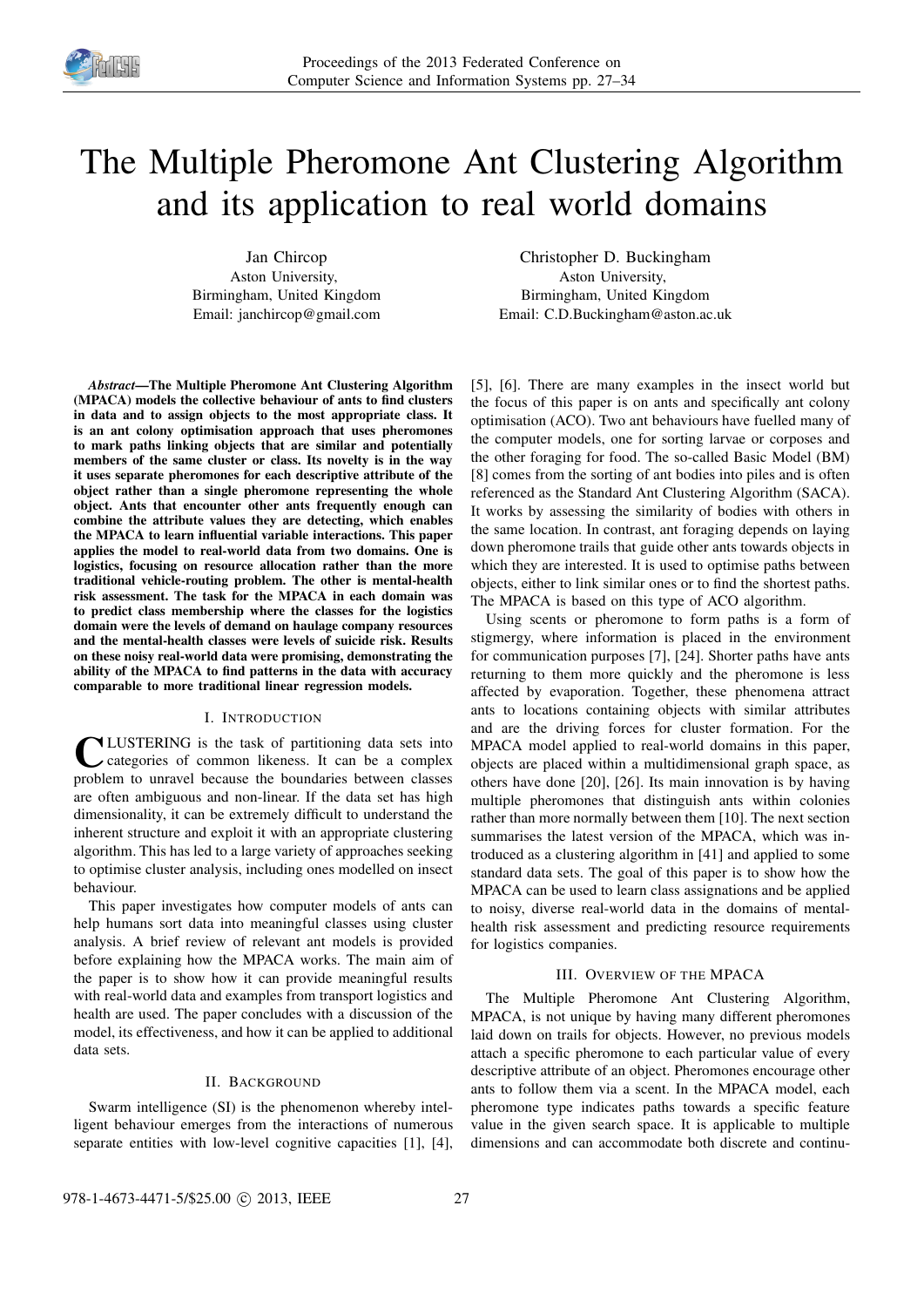ous data of any type. Ordinal dimensions are used to set up the hyperdimensional problem space but are first normalised to help prevent bias due to types of distributions. The values are measured in the number of standard deviations (SD) from the mean, z, where

$$
z = \frac{(x - \mu)}{SD},\tag{1}
$$

x, is the original value and  $\mu$ , is the mean.

The values of each object along the dimensions of the hyperdimensional space determine its location in the graph and objects are linked by edges to all other objects if the Euclidean distance is within a parameterised maximum. Nonordinal features are not part of the hyperdimensional space but still participate in learning by having ants leave pheromone traces along the edges corresponding to these features and their particular values. Ants are then placed on every object, with each ant assigned to one attribute and responding to the particular value the object has for that attribute. The ant's own attribute value becomes the distinctive pheromone it deposits, which it lays whenever leaving an object with a matching value and which it follows if laid by another ant. The upshot is that there will be as many pheromones in the domain as there are distinct attribute values, including nominal features and ordinal dimensions.

Learning takes place by ants following trails matching their own feature value and depositing pheromone from objects if they also have that value. Paths from an object are chosen stochastically based on the amount of matching pheromone compared to the alternatives. The resulting stigmergy means objects with similar feature values will have higher levels of pheromone connecting them because ants will be depositing in both directions along the path compared to ants travelling along edges with different values at each end. Also, the evaporation of pheromone means longer paths tend to have lower levels of pheromone.

The MPACA has a mechanism for ants to learn feature combinations or interactions that might be important for cluster analysis and classification. Pheromone trails for different feature values can draw ants into the same locations if they regularly co-occur with the same objects. If the encounters between the ants exceed a parameterised threshold, the ants will combine each other's features which means they will now only respond to objects having both features. It enables ants to detect feature combinations and thus to pick up non-linear interactions.

Merging colonies is similarly driven by the frequency of ant encounters. Both feature and colony merges are operationalised by recording ant meetings. These take place when an ant, which we will call the "focus" ant for referential clarity, has reached an object and only if its feature set matches that of the object because this means it is in an area of interest to it. The "encounters" data structure of the focus ant is updated at this point by finding all other ants within the vicinity that are also in an area of interest to them, which is the case if they are in deposit mode on a path away from the object that has the

focus ant on it or are coming towards the object. If the number of encounters for the focus ant go above a threshold for colony or feature merging (they have different thresholds), then the focus ant updates its feature and colony properties accordingly. The thresholds have to be exceeded within a certain time span. The time span is measured in the number of steps, where each cycle of the system moves an ant one step along an edge and encounters recorded on a step that goes outside the time window are removed.

### *A. MPACA parameters*

Although the general idea and philosophy of the MPACA has been described, much of the detail resides with how it is parameterised. This will be summarised here so that the actual values used when applying the model to the data can be understood.

- Edges joining objects Only ordinal dimensions are used to set up the hyperdimensional problem space. They are normalised as already explained by Equation 1. This gives the same units to all dimensions in the hyperdimensional space and object values are likewise normalised so that they can be placed in their appropriate location in the space. The resulting graph,  $G$ , has a vertex,  $v$ , for every object and all objects are connected to other objects by an edge,  $e$ , but only if is is within a distance parameter,  $d$ : relationships between objects further apart are therefore ignored.
- Step size The granularity for measuring differences between objects depends on how small the steps are along the edges. The assumption was made that plus or minus 2 SDs from the mean covers most population values on that dimension except the outliers. A step size of 0.1 SDs gives 40 steps along each dimension, which is enough for meaningful distinctions between objects.
- Pheromone deposition, evaporation, and path choice Pheromone is laid by ants when they leave an object with matching values and the same parameterised amount, ph, is laid for all ants and all features. A percentage is removed from paths by evaporation on each step and a maximum amount,  $ph.max$ , prevents paths increasing levels of pheromone indefinitely, which would overwhelm the influence of other paths.

A residual parameter  $r$ , determines the percentage of total matching pheromone on all edges that is placed on each of them by default. It adds uncertainty by allowing ants to go down paths with little or no scent and explore new areas. Given  $N$  potential paths from a vertex with pheromone scent  $s$  on the first step of each path, where s is the pheromone matching the features of the ant, the probability of selecting a particular path,  $p$ , is given by

$$
P(p) = \frac{s+r}{\sum_{i=1}^{N} s_i + (r \times N)}.
$$

## • Detection range for continuous dimensions

Ants responding to a dimension of an object (e.g. length) are given a range around the exact value of their "home"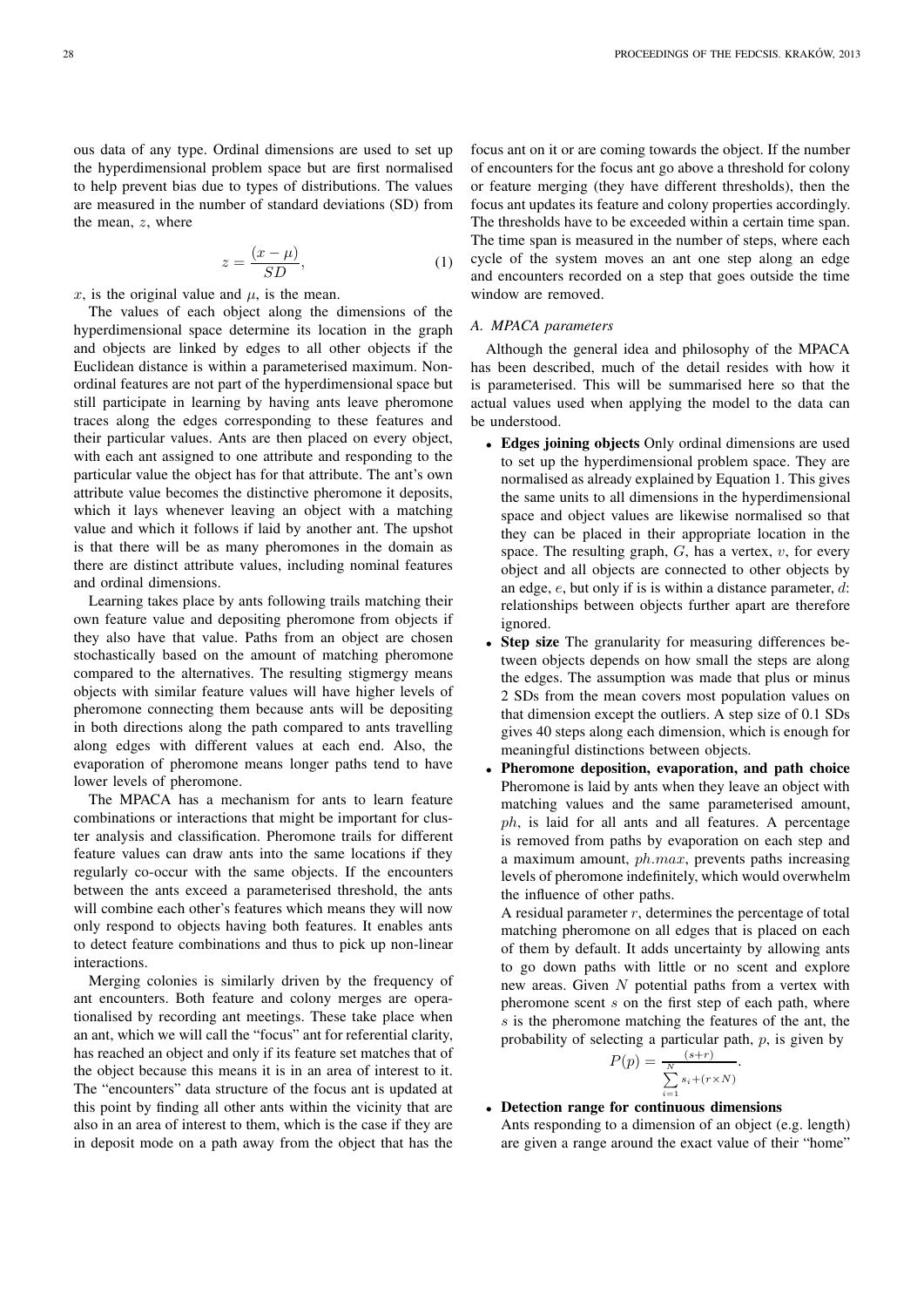object (the one they are placed on at the start and that defines their feature value). They respond to any value within this range, which is based on the step size for the dimension.

# • Ant complement

The ant complement, ac, determines how many ants are placed on each feature of an object at the start. It defines the population size and influences sensitivity of cluster analysis by increasing encounters between ants. Greater computational load is an inevitable consequence and the balance will depend on the density of objects and dimensionality of space.

# • Merging thresholds

The colony threshold,  $ct$ , determines when the population density of ants is high enough to trigger the ant joining a colony. The feature threshold,  $ft$ , is linked to the number of times a particular feature has been seen in other ants. Both are driven by ant encounters. On each encounter, the ant records the following information of the other ant: the ant identifier (id), the colony id, the carried feature id, the timestep, and a boolean flag holding the deposit mode of the encountered ant at that time stamp. This is put into the*AntSeenRecord*, within the *AntSeenList*. The size of the list structure is kept in check by the time stamp which is placed on it. On exceeding the time-window parameter, this encounter is removed.

# • Time-window

The time window,  $tw$ , defines the maximum number of steps that can be remembered for ant encounters. It helps prevent over-fitting and enables the ACO model to learn new patterns over time if the domain structure changes.

• Visibility The number of steps within which an ant encounter is counted. Any ant within this distance of the ant whose encounters are being calculated (the focus ant in the earlier description) becomes eligible for being recorded as an encounter.

# *B. Ant movement*

Ants move one step at a time and each movement is recorded as one timestep for the whole system. The path or edge to follow is chosen as a probabilistic function of the strength of matching pheromone on the first step of each edge leading from the vertex: the higher the strength, the more likely the path will be chosen, which distinguishes it from [7]. This mechanism does not require any foresight about the potential vertices that can be visited, and has the single restriction that ants cannot go back along an edge they have just traversed.

# *C. The MPACA Algorithm*

Require: Graph space with connecting edges and ants assigned to each feature.

while  $(Termination not met)$  do

for (Each ant in antlist) do Increment StepNumber against all encounters in AntSeenList by one if  $(StepNumber > threshold)$  then

Remove encounter from AntSeenList end if if  $(Ant \, at \, vertex)$  then Update AntSeenList counts; if  $(Ant \; features \; match \; object)$  then Activate pheromone deposition mode; Process  $AntSeenList$  for colony and feature merging else Deactivate pheromone deposition mode; end if Choose next edge stochastically taking pheromone values into account; end if  $EdgeTraversal \leftarrow EdgeTraversal - 1;$ if (Ant in deposition mode) then deposit pheromone for each feature; end if end for if (Stopping criterion reached) then Output cluster definitions; else Perform system wide evaporation; end if end while

In the MPACA, each step of the ants is a single time interval so edges which are *n* steps long will take *n* timesteps to traverse. The MPACA terminates when ants reach a stable dynamic equilibrium in the colonies they form. This is indicated by a consistent number of colonies and a stable population number in each one.

## IV. EVALUATION AND RESULTS

The main aim of this paper is to determine the potential of the MPACA for analysing diverse real-world data sets. Two example domains have been chosen, mental-health risk assessment and hub-and-spoke logistics. The domains have extremely high dimensions (over 200 for the mental-health one) and extremely high numbers of cases (many millions for the logistics domain). These present serious challenges for the tractability of the MPACA but the rewards are high. If the MPACA can form accurate clusters, these will have ant populations that represent a detailed analysis of the relative importance of features and feature combinations required for cluster membership.

In each domain, one of the authors is creating a cognitive model of decision making based on human expertise [42], [43] [44]. The aim is to use it within an Intelligent Knowledge-Based System that helps end users optimise their decisions based on the input information and by exploiting mathematical analysis of the underlying database. The MPACA can provide a useful alternative method that analyses the ant population demographics in each colony to form rules about class membership that can complement the cognitive model. The Ant-Miner algorithm [27] and its derivatives have shown how this approach can work and provide data representations that are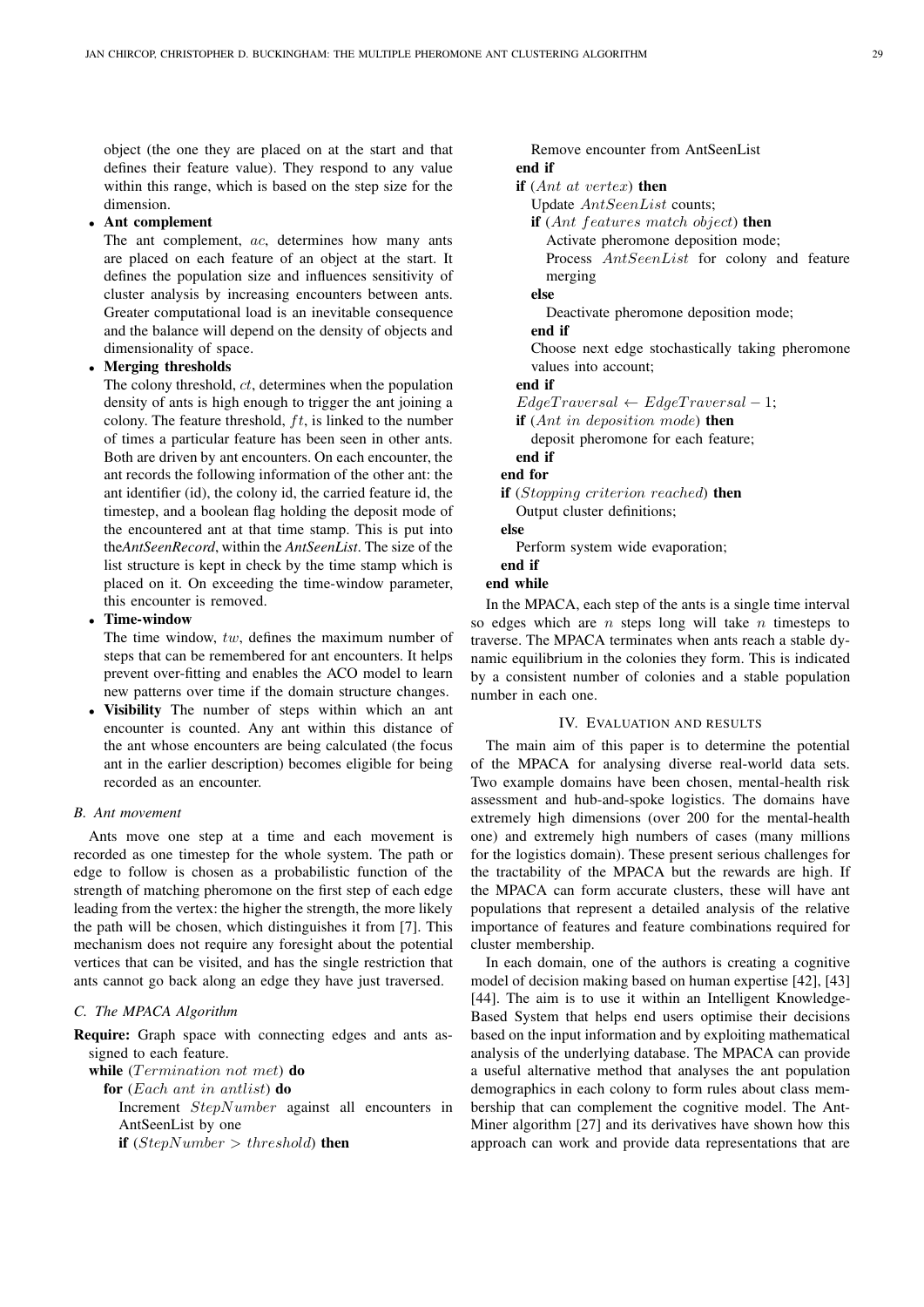more comprehensible to users. The main loop of the Ant-Miner algorithm consists of three key steps: rule construction, rule pruning, and pheromone updating. Results show that Ant-Miner has good classification performance on test data sets and the ability to constrain the number of rules required [27], [28]. The MPACA rules would be constructed from a detailed understanding of how ant features and their combinations differ within the learned classes.

*A. Application of the MPACA to hub-and-spoke logistics networks*



Fig. 1. Transportation in a multiple hub-and-spoke logistics system.

Hub-and-spoke logistics networks have a standard modus operandus [45]. They consist of a number of haulage depots which collect and deliver shipments to and from one or more central hubs. Figure 1 shows a simplified diagram of these activities for a network with 3 hubs and 8 depots. In reality, the networks are much larger than this, with over 100 depots feeding the main hub for the one used to evaluate the MPACA in this paper. The idea is that a depot takes its own customers' shipments to the hub and brings back shipments from any of the other depots that require delivery to the depot's assigned delivery area.

The problem depots have is predicting how many shipments will be at the hub by the end of the day that they are required to deliver. If they take too many lorries to the hub, they will have wasted space on the return trip; if they take too few, they will have to leave shipments behind with costly penalties if the network has to deploy alternative resources to deliver them. In short, if depots could be informed early in the day about the total demand (number of shipments) they will have in the day, this will help decision making to optimise their resources.

Clearly some form of automated analysis is required to enable decision makers in a hub-and-spoke model make sense of the available information [46] and companies have been investing in information technology to this effect [47]. It is a key subject of the EU FP7 co-funded project ADVANCE [48], where various machine learning approaches are being studied with regard to their appropriateness for providing reliable predictions. The MPACA will be applied to the same data to compare the performance of ACO with more traditional machine learning.

Field work conducted for ADVANCE shows that fluctuations in the numbers of shipments (pallets, in this domain) have



Fig. 2. Fluctuations in the number of pallets each day for a specific depot in the ADVANCE project (the regular very low troughs represent the weekends).

a deleterious impact on operational performance (Figure 2). Such peaks and troughs may appear over the whole network, where the total number of shipments passing through a hub varies widely, as well as on a local level where individual depots experience large changes in numbers from day to day even though the overall network numbers may remain stable. Interviews with depot managers revealed a desire for knowing whether they would have more than or less than the expected number of shipments on a particular day. They could then gear up for additional resources or offer to take on other depots' shipments if spare capacity was likely. To explore the potential of the MPACA in supporting hub-and-spoke decision making, the first step was to find out how well it could predict whether the demand was above or below the mean and compare this with the machine learning program chosen for ADVANCE [40].

*1) Predicting shipments:* The machine learning program used to compare with the MPACA consists of two main processes: select the most appropriate attributes for a depot and then learn the accompanying linear regression model for predicting the number of shipments or total demand at the end of the day [40]. The attributes used to predict demand include the known current demand (what has already been committed to the hub) and a number of other variables to do with stages of shipment orders, when they were made, and so on. These numbers obviously change as the day progresses so models were learned for separate time points. In fact, a separate regression model was learned for each depot at selected times of each day for each day of the week.

The attribute-selection process picked out 15 of the most influential variables from sixty potential ones and these were used to learn the regression model. The same ones, including the known end-of-day demand, were used by the MPACA to set up the hyperdimensional graph space. Each object (or day in this domain) was assigned to one of two classes: "above" if the known demand was above the mean and "below"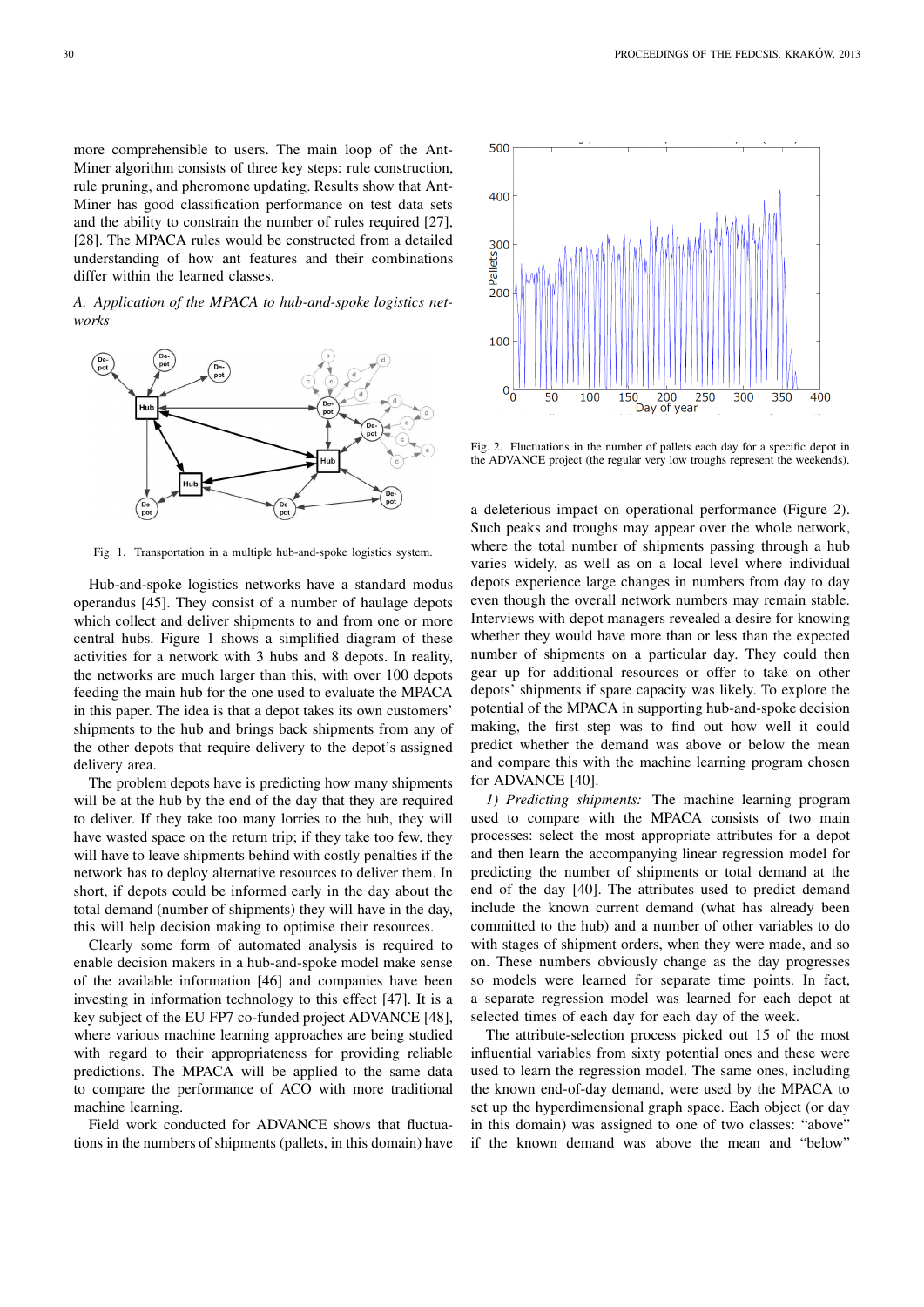| TABLE I                                                      |
|--------------------------------------------------------------|
| PARAMETER SETTINGS FOR THE MPACA. THE START VALUE IS THE ONE |
| SET AT THE BEGINNING OF LEARNING AND THE MEAN AND STANDARD   |
| DEVIATION (SD) ARE THE AVERAGE VALUES AS THESE PARAMETERS    |
| WERE MANUALLY VARIED OVER THE 13 TRAINING CYCLES             |

| Parameter                 | start | mean | SD  |
|---------------------------|-------|------|-----|
| Max Edge Length           |       | 8.4  | 1.6 |
| Step size                 | 0.1   | 01   |     |
| Phereomone evaporation    | 0.01  | 0.05 |     |
| Pheromone deposition      | 100   | 100  |     |
| Detection range           | 2     | 2    |     |
| Ant complement            |       | 1.3  | 0.5 |
| Feature merging threshold | 5     | 5    |     |
| Time window               | 55    | 63   | 8   |
| Visibility                |       |      |     |

otherwise. At the start of learning, the ants were assigned to the colony matching the class of their starting object. The ants then moved around the graph according to the algorithm described earlier until they had formed population clusters,

Testing was conducted by putting the unknown objects into the hypergraph but with the known-demand dimension removed. In other words, the outcome information about these unknown objects was not included in the domain. They were assigned to the colony that had the nearest centroid (multidimensional mean), measured as the Euclidean distance from the object to that point. This provided the MPACA with the ability to predict whether the demand was going to be greater than or less than normal for the day depending on whether it was in the colony for total known demand above the mean or below the mean. The method differs from the MPACA's origins in cluster analysis [41] by exploiting known outcomes through supervised learning: the actual number of shipments required for delivery is made part of the hyperdimensional space for learning and then removed when classifying unknown cases.

*2) Results:* Four depots were tested at two different times of the day, 12.00 and 15.00, on a Wednesday. The mean number of shipments for the depots was around 100 (which equates to between two and three lorry loads). Thirteen separate training and testing cycles were conducted for the MPACA and the results were compared with the machine-learning regression model using precision, which is the percentage of outcomes and predictions agreeing with each other with respect to the total sample size of predictions. The sample for each depot consisted of 206 days and these were randomly divided into two equal sets for training and testing.

Table I shows the parameter settings at the beginning and end of learning, where the parameters are in the same order as described in Section III-A. Automated search was not conducted over the parameter space so these are manual settings based on estimates of the optimal initial settings. The mean and SD show that little variation was used to improve the results but this is mainly due to each cycle being set manually. It is likely that a hill-climbing parameter search would produce better results but it is computationally extremely timeconsuming and requires optimising the MPACA experimental code.

#### TABLE II

RESULTS FOR PREDICTING WHETHER DEMAND WILL BE ABOVE OR BELOW THE AVERAGE FOR THAT DAY FOR FOUR DEPOTS AT TWO TIMES. ML GIVES THE MACHINE-LEARNING REGRESS ION MODEL PREDICTION AND THE MPACA PRECISION IS ITS MEAN FOR 13 LEARNING AND TESTING CYCLES. THE FINAL STANDARD DEVIATION (SD) COLUMN GIVES THE SD OF THE MEAN ACROSS THE CYCLES.

|              |       | Precision |       |      |
|--------------|-------|-----------|-------|------|
| <b>Depot</b> | Time  |           | MPACA | SD   |
| 2            | 12:00 | 79        | 68    | 0.01 |
| 3            | 12:00 | 83        | 68    | 0.01 |
| 5            | 12:00 | 60        | 72    | 0.01 |
| 7            | 12:00 | 77        | 74    | 0.01 |
| 2            | 15:00 | 74        | 74    | 0.02 |
| 3            | 15:00 | 75        | 79    | 0.01 |
| 5            | 15:00 | 52        | 80    | 0.02 |
| 7            | 15:00 | 65        | 78    | 0.00 |
| MPACA mean   |       |           | 74    | 0.01 |

Table II compares the prediction precision of the MPACA with the machine-learning regresson program produced by ADVANCE [40]. These are preliminary results that are designed to provide an indication of the MPACA's potential for application to real-world data and clearly there are many more sophisticated ways of testing it. Nevertheless, the outcome is promising, with the MPACA having a mean precision equal to the standard regression method. The variation for which of the two models is better for a particular depot and time is probably due to using categorical outcomes where outcome demands only marginally above or below the mean are equally weighted with those having much larger deviations.

### *B. Mental health risk assessment*

The mental-health risk-assessment data relates to the development of the Galatean Risk and Safety Tool, GRiST [49]. GRiST helps mental-health practitioners assess patients' risks of suicide, self-harm, harm to others, self-neglect, and vulnerability. It is based on the assessment knowledge of multidisciplinary practitioners working in all areas of mental health and was designed to disseminate their expertise to services where people did not have a specialist mental-health training.

The MPACA will be tested on the suicide risk data collected by GRiST. The input patient information consists of 138 individual items of information or patient cues. Each of these patient vectors has a clinical risk evaluation given to it by the assessor and the database contains more than 50,000 patient records. However, the data varies in its completeness because the circumstances of assessment often mean only some areas are of interest at any particular time. Therefore, clinical judgements are not based on full vectors, and may have less than 50 per cent of the values present. The output risk judgements are along a sliding scale from 0 (minimum risk) to 10 (maximum risk), which means there are no output classes for categorical assignment. Instead, the judgements map to fuzzy risk labels such as minimum, low, medium, high, and maximum.

The aim of analysing the GRiST suicide data is to determine whether input data can predict clinical judgements accurately.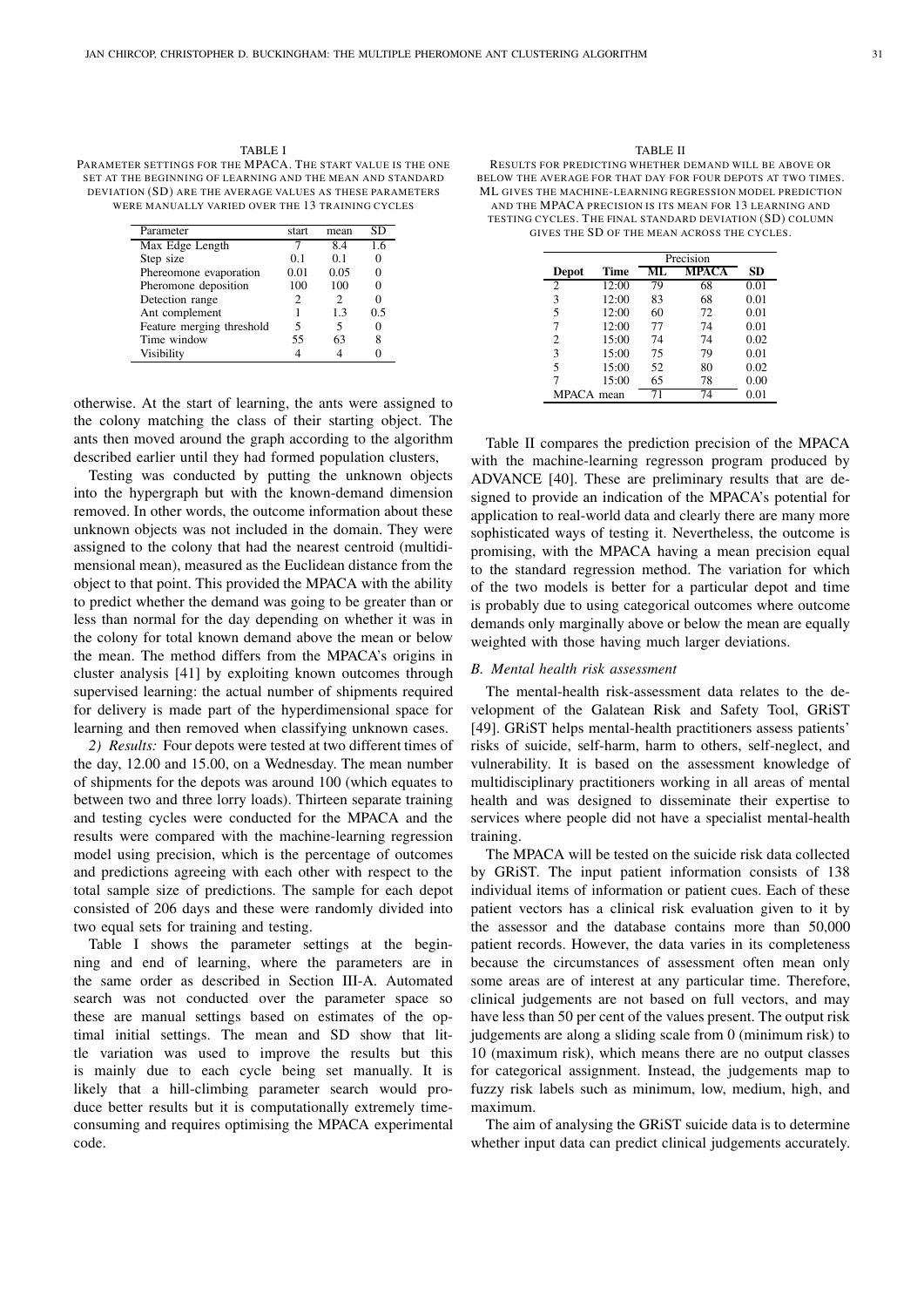TABLE III PARAMETER SETTINGS FOR THE MPACA AS APPLIED TO THE GRIST DATASET. THE START VALUE IS THE ONE SET AT THE BEGINNING OF LEARNING AND THE MEAN AND STANDARD DEVIATION (SD) ARE THE AVERAGE VALUES OVER THE 49 TRAINING CYCLES

| Parameter                 | start          | mean           | SD    |
|---------------------------|----------------|----------------|-------|
| Max Edge Length           | 9              | 9.77           | 0.79  |
| Step size                 | 0 <sub>1</sub> | 0 <sub>1</sub> |       |
| Phereomone evaporation    | 0.005          | 0.018          | 0.014 |
| Pheromone deposition      | 100            | 148.9          | 50.51 |
| Detection range           |                | 1.39           | 0.49  |
| Ant complement            |                | 1.45           | 0.51  |
| Feature merging threshold | 5              | 5              |       |
| Time window               | 50             | 53             | 5.18  |
| Visibility                |                |                |       |
|                           |                |                |       |

If so, then the decision support system can provide advice to assessors based on the clinical consensus of the several thousand expert mental-health practitioners who provided the judgements in its database.

The most important pragmatic objective for GRiST predictions is to minimise the numbers of patients who are placed in either the high-risk category when they are low risk or placed in the low-risk category when they are high risk. To test the ability of the MPACA for doing this, two classes of patients were extracted: those with clinical judgements below 4 and those with judgements above 6 on an integer scale from 0 to 10.

Random-forest classification [50] was one of the most successful methods applied to the GRiST data. Its precision for predicting a judgement within plus or minus one of the clinician's judgement was 87%. This was based on 25 of the most important variables and where missing variables had imputed values. For testing the potential of the MPACA, the task was made considerably easier by predicting the most important errors: patients stated to be high risk when they were low or vice versa. However, it was based on a smaller sample using only 13 independent variables and there was no necessity to handle missing data.

The same learning and testing approach was used for the MPACA on the risk data as for the logistics data. A sample of 232 cases were used that were randomly split into 50% training and 50% test cases. The training objects were placed in the hyperdimensional space of 13 variables where the training cases also had the known clinical judgement given as an extra dimension. Ants were placed on each object and if the object was in one of the categories to learn, because the clinical-judgement value was below 4 or above 6, then the ants were assigned to the colony associated with that object. After completion of learning, the test cases were added to the hyperdimensional graph but with the clinical judgement dimension removed. Objects were assigned to the class that had the nearest centroid, as for the logistics domain.

Table III displays the initial parameter values for the 49 cycles of training and testing. Once again, the manual manipulation of parameters from the start value to improve classification did not alter them very much, demonstrated by the very low standard deviation across the 49 cycles. Improvements

are obviously possible if automated optimisation was used but these preliminary results show the potential for the MPACA to learn risk judgements. The mean precision, where the MPACA predictions correctly placed test objects into the low clinical risk or high clinical risk categories, was 91.2% with a standard deviation of 0.01. Although this looks like a very good result, it was made easier by only trying to detect gross errors where high and low risks are confused. Attempting to predict the exact judgement between 0 and 10 would obviously be harder but enough encouragement has been given with these initial results to make it worth pursuing.

#### V. CONCLUSION

This paper has described a new Ant Colony Clustering model called the Multi-Pheromone Ant Clustering Algorithm, MPACA. It was introduced in [41] as a clustering method and was tested on three data sets from the Machine Learning Repository [3]: the Iris, Wine, and Wisconsin Breast Cancer data. This paper gave an overview of the latest incarnation of the MPACA including a detailed description of the algorithm and its parameters. It is unique by having a pheromone for every attribute value of the objects in the domain space. The ants are able to link similar features of objects, to combine the features they detect depending on the frequency with which they meet other ants with the same features, and to form colonies based on local ant population densities. Together, these enable ants to learn the feature profile for different clusters and for mapping colony membership onto those clusters. Where this paper differs from the earlier one is by extending the model to classification learning as well as cluster analysis. In other words, it shows how the MPACA can be adapted for supervised learning and that it should perhaps be renamed a classification/clustering algorithm. Secondly, the paper explored how useful and effective the approach might be when applied to noisy and heterogeneous real-world data sets. These create interesting problems and this paper conducts experiments that determine whether innovations of the MPACA translate into useful outcomes.

Two data sets were used, one for logistics and one for mental health. The structure, dimensionality, and classification objectives differed widely between the two sets but the results show that the MPACA can induce and utilise patterns to produce helpful classification advice. A more stringent test was given to the algorithm for the logistics domain than the mental-health one and the application to both domains could be improved. For the logistics data, having classification decisions based on such broad categories as either above or below the mean does not provide the most interesting output to end users. They need to know how large is the deviation from the mean. In fact, the most important information is whether there will be a peak or trough in demand and the MPACA could easily be adapted to test for these by redefining classes into those where the demand exceeds a given threshold value above or below the mean. This is rather like its application to the mental-health risk data where high and low risk patients were being discriminated. Of course, this leaves patients with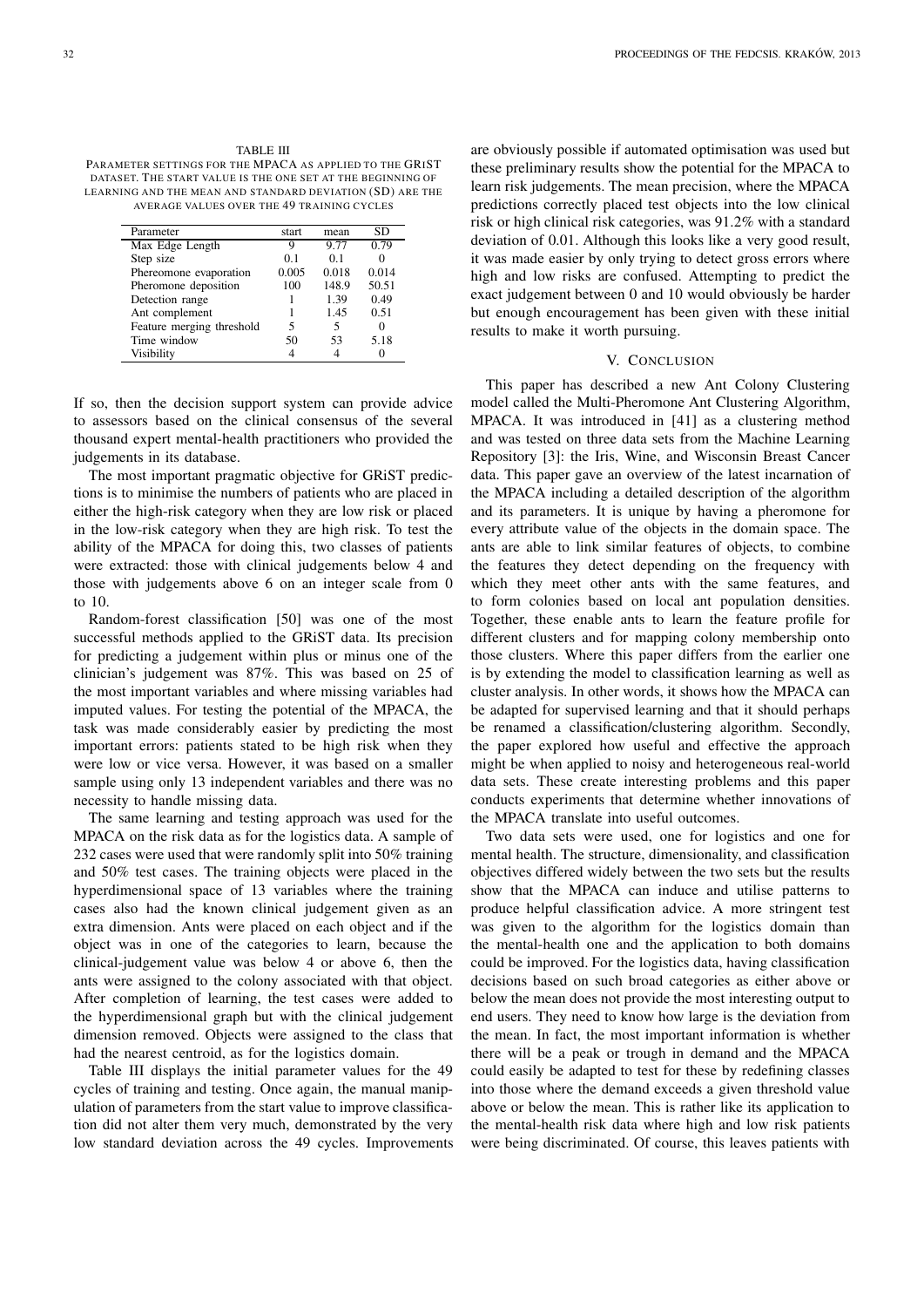judgements in between these classes without a colony and it would be useful to predict their category as well.

The machine learning regression approach in each domain predicts the actual values of outputs, not just class membership, which makes it more informative. Further work on the MPACA will be on how to translate the colony memberships into a similar prediction. Even with the crude assignment mechanism used in this paper, where unknown objects were classified in the class associated with the colony having the nearest multidimensional mean (centroid), it is possible to translate the relative distances from colonies into the degree of membership in the colony. The more membership in a class above or below the mean, the higher the difference between the predicted demand and the mean.

The most productive way of immediately improving the classification output of the MPACA is by using more sophisticated assignments of unknown objects to classes after learning. Methods currently under investigation include variants of nearest-neighbour analysis where the number of ants from different colonies is calculated for all nodes within a given radius of the object to be classified. The relative proportions of colony populations can be translated into a probability of class membership using a simple Bayes equation. Alternatively, sophisticated probability density functions could be used as input to the Bayesian probability calculations.

There are many avenues requiring exploration for the MPACA model itself, both with the general mechanism and its parameterisation. At the time of writing, there are problems with merging colonies because domains with multiple clusters eventually merge into just two. Somewhere in the learning and merging process, an optimal configuration will have been achieved but it is not easy to know when; some form of dynamic equilibrium should happen and it should also be detectable so that it is clear when learning has reached an optimum end point.

Parameters are an important influence on the model's operation and more needs to be discovered about how they exert their influence so that performance can be improved. The current method is slow and cumbersome, requiring manual setting of parameters, observation of performance, and a new run with adjusted parameters in accordance with conclusions from the observations. A hill-climbing approach where parameters are systematically adjusted to reduce classification errors after learning is the obvious next step. The problem is that ACO methods are computationally expensive and time consuming, requiring careful optimisation of the MPACA code to generate the necessary execution speed.

An important guideline to remember for future research on the MPACA is to avoid chasing performance optimisation without understanding how it is being achieved. Otherwise the particular qualities of the MPACA could be lost or diluted, with improvements failing to come from the metaphor that has motivated the research in the first place.

#### ACKNOWLEDGEMENT

This research was partly supported by the European Commission through the 7th FP project ADVANCE (http://www. advance-logistics.eu) under grant No. 257398.

#### **REFERENCES**

- [1] C. Blum and D. Merkle, eds, "Swarm intelligence: Introduction and applications". Springer, 2008.
- [2] J.R.J. French and B. M. Ahmed, "The challenge of biomimetic design for carbon-neutral buildings using termite engineering," *Insect Science*, vol. 17, no. 2, pp. 154-162, Feb 2010.
- [3] K. Bache and M. Lichman. UCI Machine Learning Repository [http://archive.ics.uci.edu/ml]. Irvine, CA: University of California, School of Information and Computer Science, 2013.
- [4] S. Gueron, S. A. Levin, and D. I. Rubenstein, "The dynamics of herds: From individuals to aggregations," *Journal of Theoretical Biology*, vol. 182, no. 1, pp. 85-98, Sep. 1996.
- [5] J. K. Parish and W.M. Hamner, eds. "Animal Groups in Three Dimensions, How Species Aggregate". Cambridge University Press, 1997.
- [6] J. D. Murray, *Mathematical Biology: I. An Introduction (Interdisciplinary AppliedMathematics) (Pt. 1)*, 3rd ed., New York, Springer, Jan. 2007.
- [7] M. Dorigo, M. Birattari, and T. Stutzle, "Ant colony optimization," *IEEE Computational Intelligence Magazine*, vol. 1, no. 4, pp. 28-39, Nov. 2006
- [8] J. L. Deneubourg, S. Goss, N. Franks, A. S. Franks, C. Detrain, and L. Chrétie, "The dynamics of collective sorting robot-like ants and ant-like robots," in *Proceedings of the first international conference on simulation of adaptive behavior on From animals to animats.* Cambridge, MA, USA: MIT Press, 1990, pp. 356-363.
- [9] M. Dorigo, "Optimization, learning and natural algorithms," Ph.D. Thesis, Politecnico di Milano, Italy, 1992
- [10] A. Dussutour, S.C. Nicolis, G. Shephard, M. Beekman, and D.J.T. Sumpter, "The role of multiple pheromones in food recruitment by ants," *The Journal of Experimental Biology*, vol. 212, no. 15, pp. 2337-2348, Aug. 2009.
- [11] W. Ngenkaew, S. Ono and S. Nakayama, "Pheromone-based concept in Ant Clustering," in *Proceedings 3rd International Conference on Intelligent System and Knowledge Engineering, ISKE 2008*, vol. 1, 17-19 Nov. 2008, pp. 308-312.
- [12] M. Middendorf, F. Reischle, and H. Schmeck, "Multi colony ant algorithms," in emphJournal of Heuristics, vol. 8, no. 3, pp. 305-320, May 2002.
- [13] M. Guntsch "Ant Algorithms in Stochastic and Multi-Criteria Environments," Ph.D. Thesis, Institut AIFB, University of Karlsruhe, Germany, 2004
- [14] O. A. Mohamed Jafar and R. Sivakumar, "Ant-based Clustering Algorithms: A Brief Survey," *International Journal of Computer Theory and Engineering*, vol. 2, no. 5, pp. 1793-8201, October 2010.
- [15] N. Labroche, N. Monmarché and G. Venturini, "A New Clustering Algorithm Based on the Chemical Recognition System of Ants," in *Procceedings of 15th European Conference on Artificial Intelligence (ECAI2002)*, Lyon France, 2002, pp. 345-349.
- [16] N. Labroche, F.J. Richard, N. Monmarché, A. Lenoir and G. Venturini, "Modelling of the Chemical Recognition<br>System of Ants." [Online]. Available: http://hant.li.univof Ants." [Online]. Available: http://hant.li.univtours.fr/webhant/pub/LabRicMonLenVen02a.iwsoesb.pdf
- [17] D. Zaharie and F. Zamfirache "Dealing with noise in ant-based clustering," in *Proceedings of IEEE Congress on Evolutionary Computation*, Edinburgh, UK, 2-5 Sept. 2005, pp. 2395-2401.
- [18] X-C. Liang, S-F. Chen and Y. Liu, "The study of small enterprises credit evaluation based on incremental AntClust," in *Proceedings of the IEEE International Conference on Grey Systems and Intelligent Services, GSIS 2007*, Nanjing, China, 18-20 Nov. 2007, pp. 294-298.
- [19] H. H. Inbarani and K. Thangavel, "Clickstream Intelligent Clustering using Accelerated Ant Colony Algorithm," in *Proceedings of the International Conference on Advanced Computing and Communications, ADCOM 2006* Surathkal, India, 20-23 Dec. 2006 pp. 129-134.
- [20] C. Bertelle, A. Dutot, F. Guinand and D. Olivier, "Organization Detection Using Emergent Computing," in *International Transactions on Systems Science and Applications (ITSSA)*, vol. 2, no. 1, pp. 61-69, 2006.